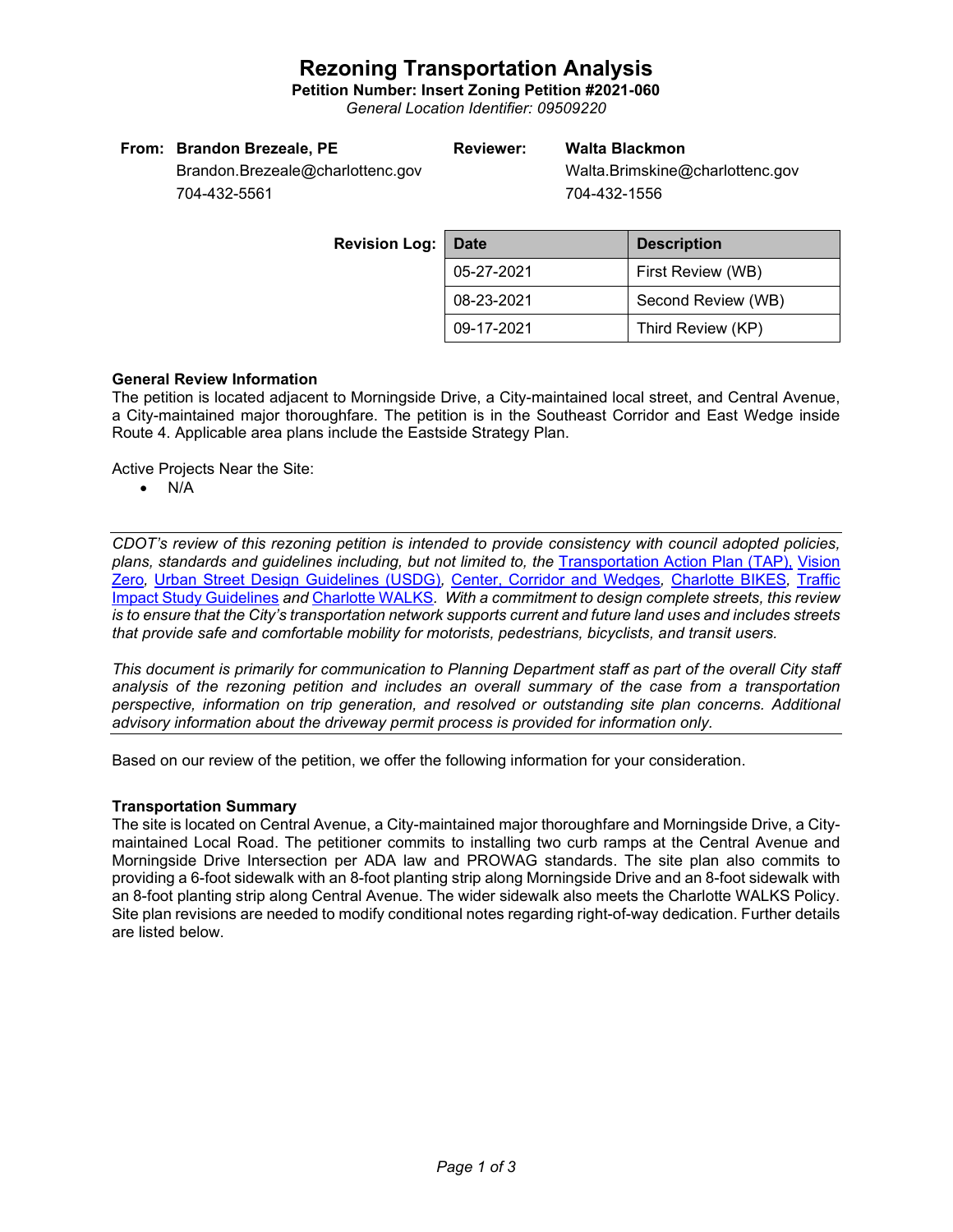# **Rezoning Transportation Analysis**

**Petition Number: Insert Zoning Petition #2021-060** *General Location Identifier: 09509220*

### **Trip Generation**

| <b>Scenario</b>     | <b>Land Use</b>     | <b>Intensity</b> | <b>Trip</b><br><b>Generation</b><br>(vehicle<br>trips/day) | <b>Source</b>                     |
|---------------------|---------------------|------------------|------------------------------------------------------------|-----------------------------------|
|                     | Retail              | 7,470 SF         | 2,540                                                      | <b>Tax Record</b>                 |
| <b>Existing Use</b> | Gas station (small) | 2,400 SF         |                                                            |                                   |
|                     | Single Family       | 1 Dwelling       |                                                            |                                   |
|                     | Single Family       | 2 Dwellings      | 2,545                                                      | General guidance<br>from planning |
|                     | (R-5 0.42 acres)    |                  |                                                            |                                   |
| <b>Entitled Use</b> | Retail              | 3,000 SF         |                                                            |                                   |
|                     | (B-2 0.20 acres)    |                  |                                                            |                                   |
|                     | Retail              | 19,400 SF        |                                                            |                                   |
|                     | (B-1 1.94 acres)    |                  |                                                            |                                   |
| Proposed Use        | Retail              | 50,000 SF        | <del>3,755</del>                                           | Site Plan: 8/16/2021              |
| Proposed Use        | Retail              | 44,000 SF        | 3,440                                                      | Site Plan: 9/13/2021              |

**Provide comments to the specified comments below.** 

### **Outstanding Issues Strikethrough = Resolved**

1. **Curbline:** The proposed zoning district has a setback measured from back of the existing or proposed future curbline.

a. **Central Avenue:** The future location of curb and gutter is in its existing location.

b. **Morningside Drive:** The future location of curb and gutter is in its existing location.

Label and dimension the curb and gutter from the centerline for each road on the site plan.

2. **Traffic Study:** 

A Traffic Impact Study (TIS) is not necessary for the complete review of this petition due to the site generating less than 2,500 daily trips. If during the permitting process the site generates more than 2,500 daily trips, then a traffic study will be required.

- 3. Site plan and conditional note(s) revisions are needed to install two curb ramps at the Central Avenue and Morningside Drive Intersection per ADA law and PROWAG standards.
- 4. **REVISED COMMENT (08.23.2021)** Modify the conditional notes, by including a note regarding dedication and fee simple conveyance of all rights-of-way to the City before the site's first building certificate of occupancy is issued. CDOT requests rights-of-way set at 2' behind back of sidewalk where feasible.

### **Advisory Information**